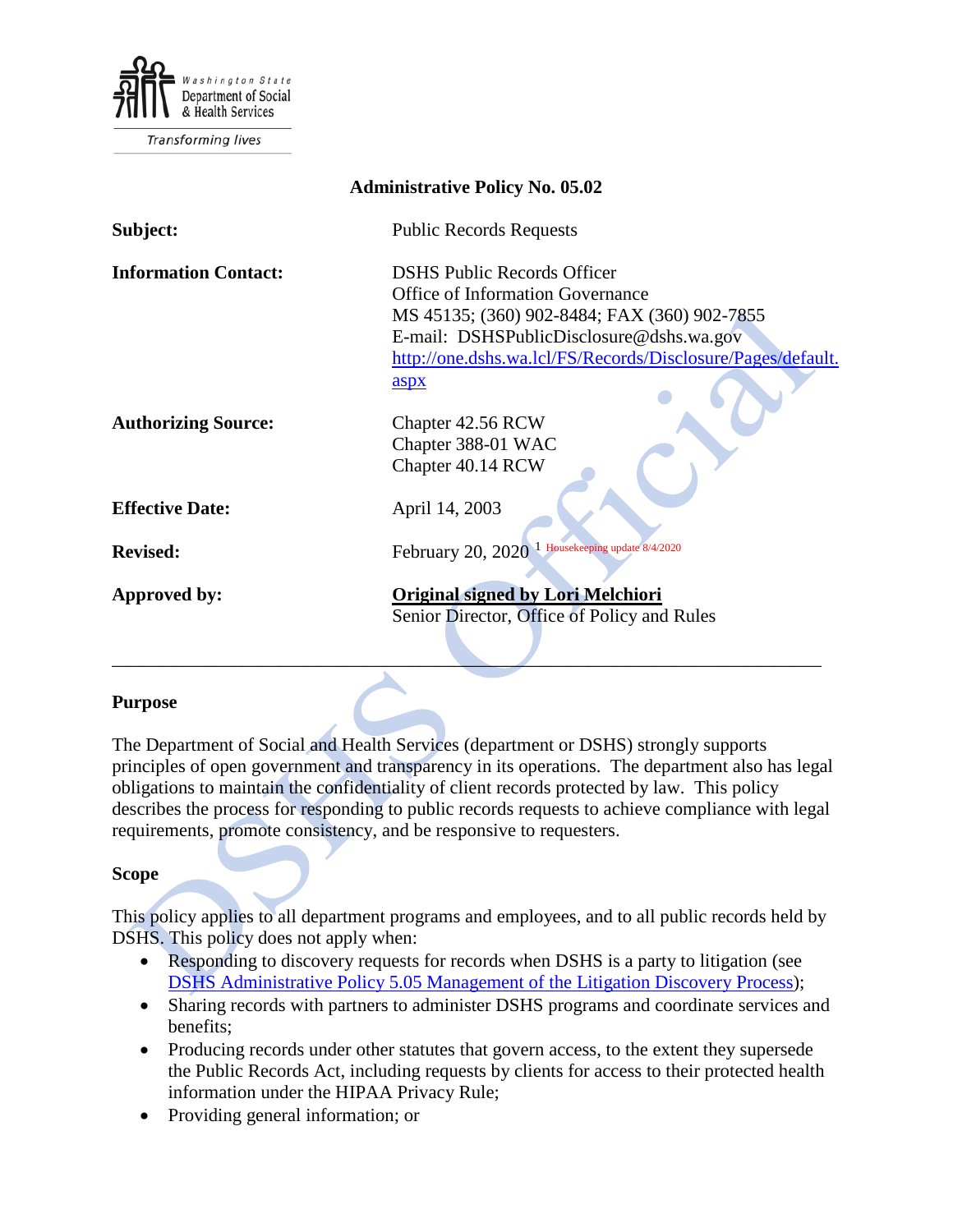> • Giving access to records when required by other law, data-sharing contracts, or business process.

## **Additional Guidance**

For disclosure of public records concerning employee workplace sexual harassment or stalking, please refer to AP 05.09 - Workplace Safety and Disclosure of Public Records Concerning Employee Workplace Sexual Harassment or Stalking.

## **Definitions**

**Affected parties:** An affected party is an employee, provider, licensee, or other entity or person who's personal, proprietary, or other sensitive or potentially exempt information is included in records that the department plans to disclose in response to a public records request.

**Agency Records Request Tracking System (ARRTS)**: The tracking system and database maintained by the department to document assignments, monitor, and track public records requests.

**Authorization:** Written permission that meets specific required elements to allow the department to disclose confidential information on a one-time or time-limited basis to a third party, including to a legislator, attorney, friend, or family member.

**Client:** A person who receives services or benefits from the department. This term includes consumers, recipients, applicants, residents of DSHS facilities or institutions, patients, division of vocational rehabilitation customers, vulnerable adults or children, and parties receiving support enforcement services. Clients include persons who previously received services or benefits and persons who have applied for benefits or services.

**Client confidential information:** Personal information that identifies a client, protected by state or federal laws from improper disclosure or use, including protected health information.

**Client record:** Includes information held by the department documenting services or benefits provided to a client.

**Confidential information:** Information exempt or protected from disclosure by state or federal laws, including information about DSHS clients, employees, volunteers, interns, providers, or contractors.

**Disclosure:** As authorized by law, the identification of DSHS records or information outside of DSHS and entities administering DSHS programs, regardless of whether they are produced.

**DSHS public records officer:** The person designated as the public records officer for the department under RCW 42.56.580. The DSHS public records officer has primary responsibility for management, oversight, and monitoring of the department's public records request process.

**Exempt information:** Information protected by state or federal law from disclosure under the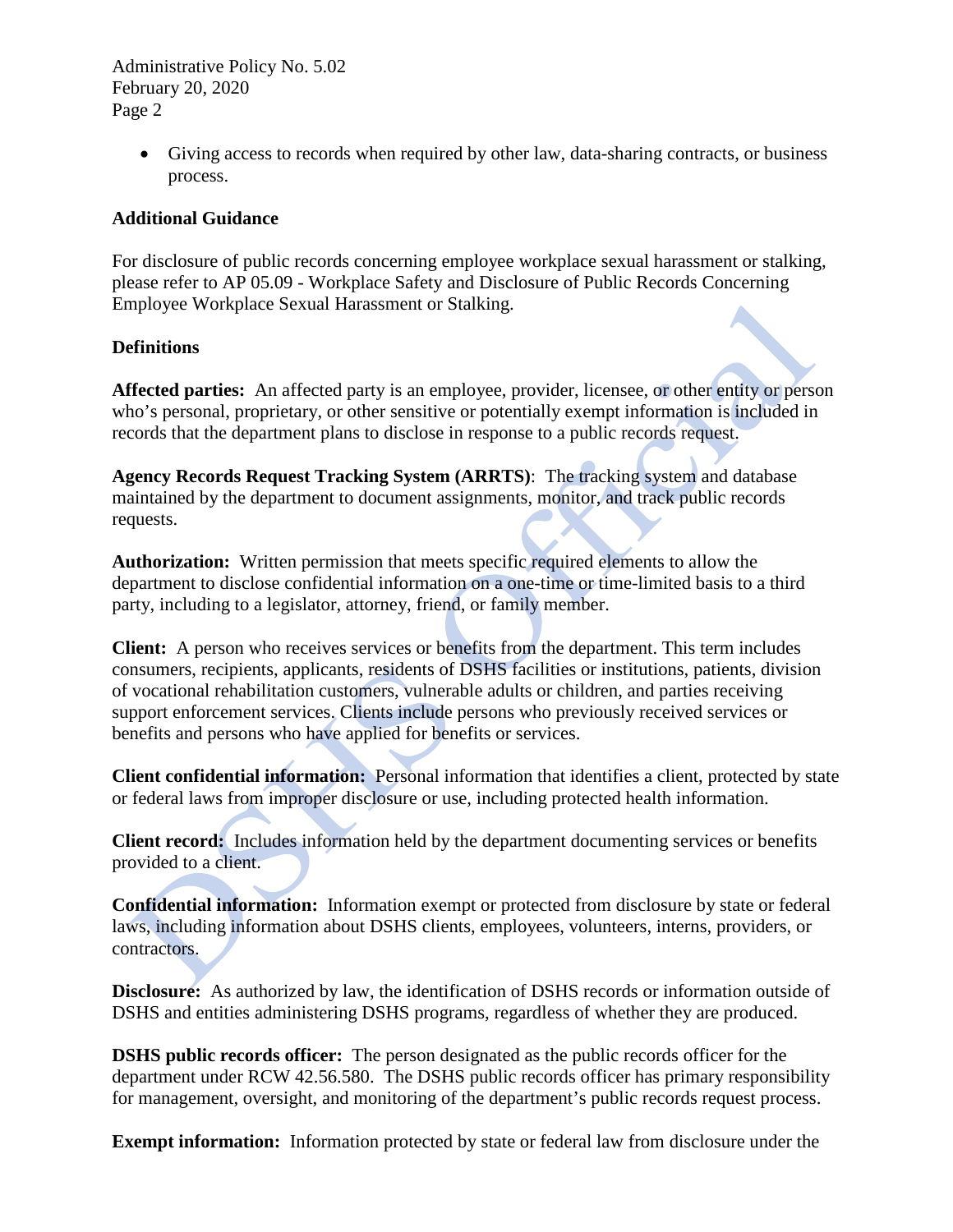Public Records Act. These laws are called "exemptions". If an exemption applies to all or part of a record, the exempt content can be withheld or redacted. Not all exempt information is considered confidential. Some exemptions may be permissive rather than mandatory.

**Lead public records coordinator (lead coordinator):** The person designated for each division, program, and administration to manage and direct the public records request processing within that organizational part of the department.

**Metadata:** Data about data. Software programs automatically create metadata about the history, tracking, or use of an electronic record. Different types and elements of metadata are available for different types of records. Metadata may include how, when, and by whom a record was created, received, accessed, and changed, how it is formatted, and where it is located. Examples of metadata include, but are not limited to: document properties; hidden rows, cells, and formulas in Microsoft Excel; track changes, comments, and markups in Microsoft Word; and blind carbon-copy (bcc) in e-mail. Some types of metadata are visible, such as file size and date of creation, but many other elements of metadata are not visible or are embedded in the record. Printing of an electronic record typically does not reproduce all elements of metadata.

**Non-DSHS administered IT resources**: Computers, devices, or removable media that are not controlled or owned by DSHS, as defined in the DSHS Information Technology Security Policy Manual. This includes but is not limited to personal cell phones, computers, and other electronic devices.

**Personal representative:** A person authorized to make health care decisions for another person under Washington law. A personal representative may include parents or guardians of unemancipated minor children, guardians for persons declared incompetent by a court, and estate personal representatives of deceased persons, or next of kin under RCW 7.70.065. This term does not include legal or other representatives, a person granted power of attorney, attorneys who do not qualify as personal representatives, or other representatives not authorized to make health care decisions on behalf of another. Whether a person is a personal representative to with authority to access records will depend on the scope of the representative's authority and the records sought.

**Production:** The act of making records available for inspection and may include copying.

**Public record:** As defined by RCW 42.56.010(3), any record prepared, owned, used, or retained by DSHS to conduct business in any format or medium, including electronic data and metadata. Department public records include client records and may include information exempt or protected from production or disclosure to the general public.

**Public records request:** The process to seek access to public records held by the department, including client records. This term excludes requests under RCW 13.50, RCW 26.23.120, Chapter 70.02 RCW, the HIPAA Privacy Rule as covered by DSHS Administrative Policy 5.03 and other laws exclusively governing responses to records requests.

**Public records review or appeal:** Internal DSHS review of a public records response under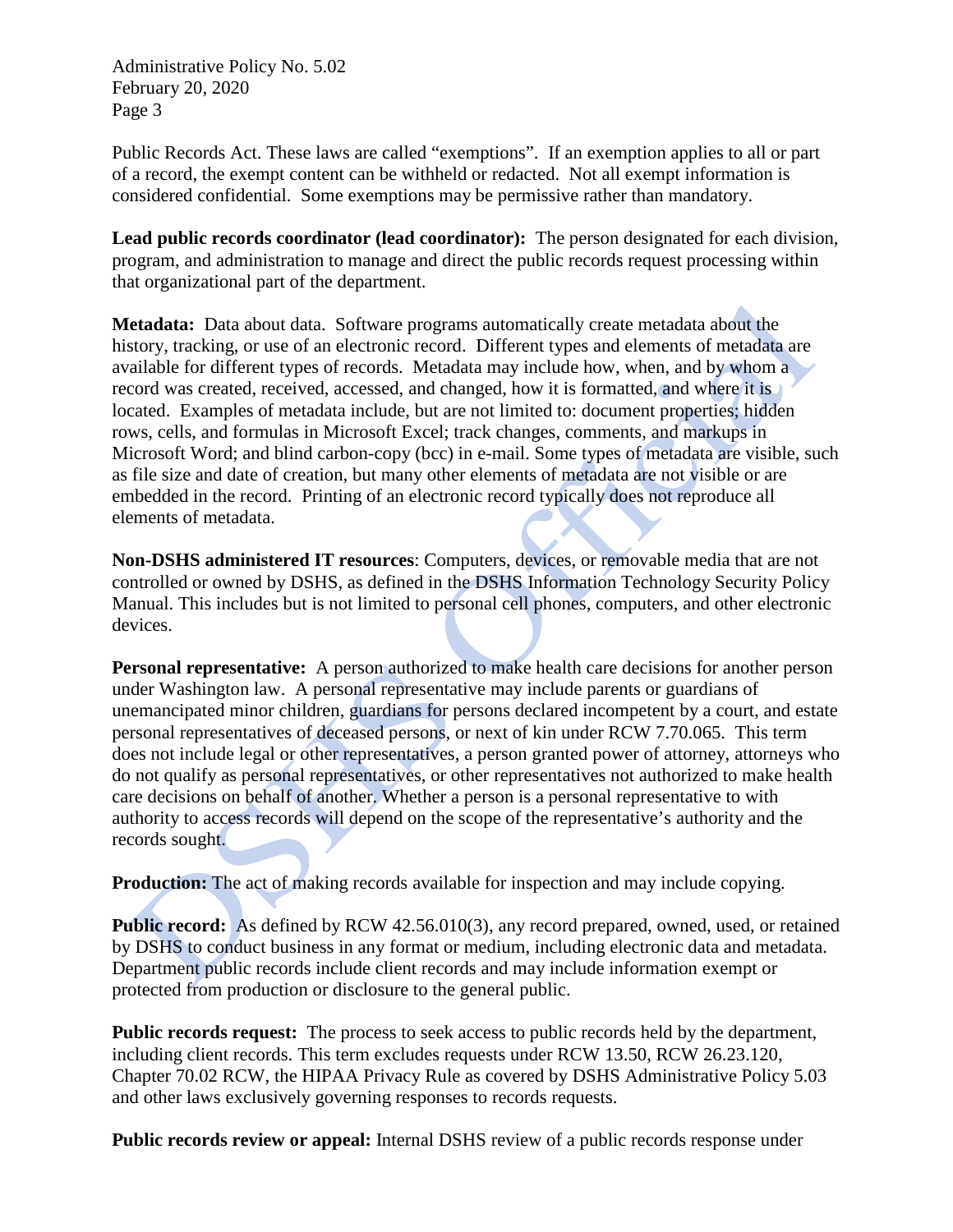RCW 42.56.520 and WAC 388-01-130(1). This includes but is not limited to a full or partial denial of records.

**Public records appeals officer:** A person designated by each DSHS administration or program to review public records appeals.

**Public records coordinator (coordinator):** A person designated to respond to public records requests within an administration, organizational unit, local office, region, program, or facility.

**Redaction:** Deleting or marking out information from a public record.

**Requester:** The individual or entity seeking access to records under the Public Records Act.

**Work days:** Monday through Friday, excluding legal holidays.

### **Policy**

### **A. General: DSHS must establish procedures to comply with the Public Records Act.**

- 1. **Authority**: The Public Records Act in Chapter 42.56 RCW gives the public the right to access records held or used by DSHS to conduct business. Records must be made available to the public upon request, unless exempt by law. This policy sets the general standards and procedures within DSHS for the public records request process to meet legal requirements affecting access to and confidentiality of DSHS records held by DSHS. Under RCW 42.56.580, DSHS must appoint a public records officer to serve as a point of contact for the public and to oversee the department's compliance with the Public Records Act.
- 2. **Procedures**: Specific procedures, forms, resources, and sample letters to assist with implementing this policy for the department are posted at: [http://one.dshs.wa.lcl/FS/Records/Disclosure/Pages/default.aspx.](http://one.dshs.wa.lcl/FS/Records/Disclosure/Pages/default.aspx) Programs may adopt procedures and templates unique to their program needs that comply with this policy.

### **B. Responsibilities**

- 1. **Management:** DSHS executives and managers set the tone for support of and compliance with principles of open government. The responsible manager for each administration, division, facility, and local office or administrative unit must designate a responsible public records coordinator. Lead public records coordinators must be designated for each division, program, and administration to manage and direct the public records request process and to coordinate the functions of other coordinators within that organizational part of the department. A back-up coordinator should also be designated should the lead coordinator be unavailable. The DSHS public records officer must be informed within one week of any changes in lead coordinators.
- 2. **Employees:** Every employee must comply with the Public Records Act in granting access to records. Employees have the following responsibilities: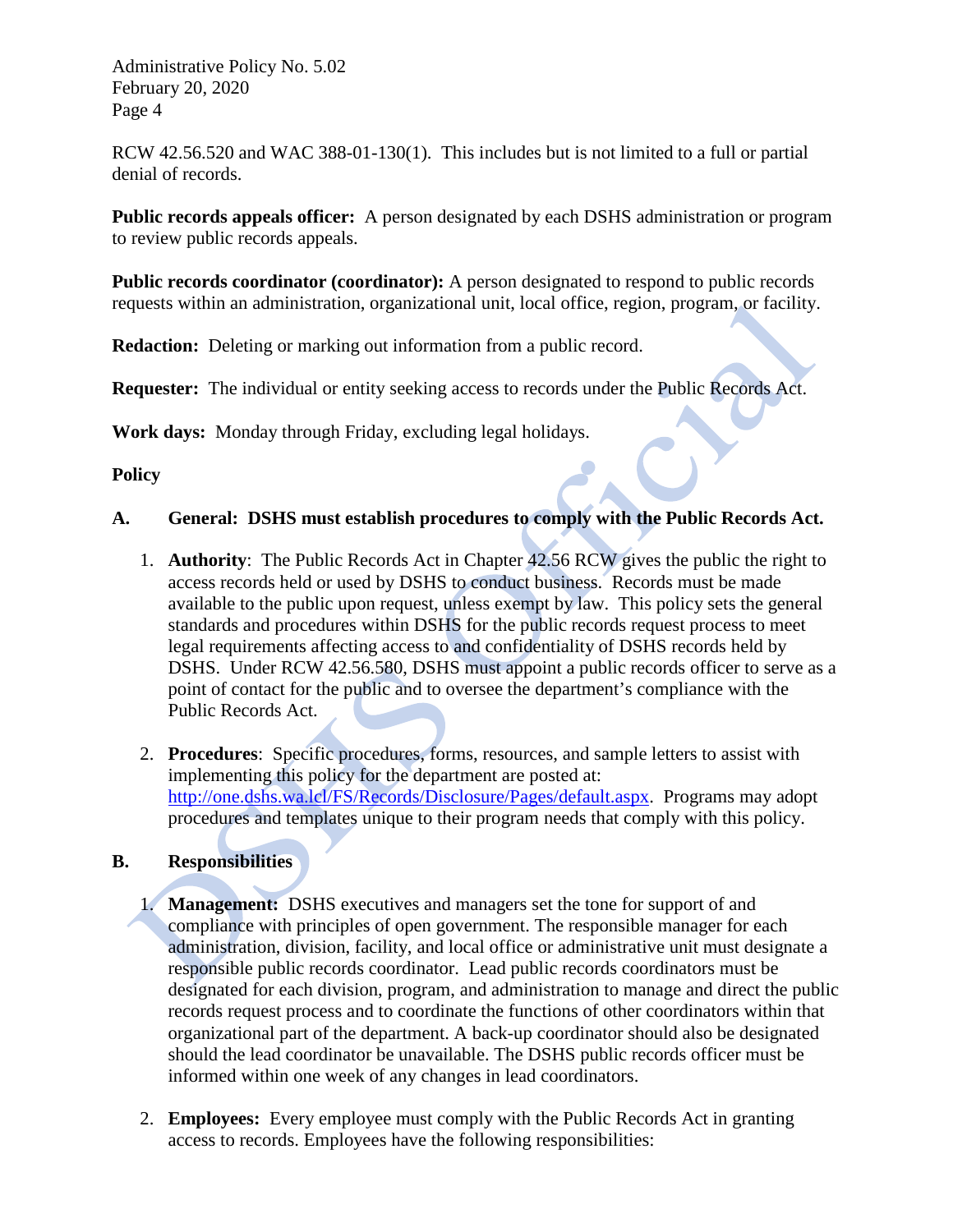- a. **Receiving public records requests**: Employees who receive a public records request must immediately give the request to the public records coordinator responsible for their program or office, unless the record can easily be given to the requester at the time of the request and does not require redaction. If the request is verbal, the employee receiving the request must transcribe and transmit the request to their public records coordinator within one work day.
- b. **Responding to public records requests**: When requested by a public records coordinator to respond to public records requests, employees must:
	- i. Search for records within their control that are responsive to the request. This responsibility includes any public records of the department created, sent, organized, received, or stored on DSHS and non-DSHS administered IT resources and includes those kept on or off DSHS property.
	- ii. Provide access to original records or copies of records in the format requested by the public records coordinator. This responsibility includes connecting any external devices, including non-DSHS administered IT resources such as laptops or external drives, to the network or otherwise granting access to records as needed for indexing, searching, and collecting records in response to a public records request.
	- iii. Preserve and retain identified records in any existing format and with metadata intact for electronic records, even if there is a printed copy, until notified by the public records coordinator that retention is no longer needed. Records that are preserved should not be redacted or altered in any way by the employee.
- c. **Retaining records:** DSHS employees must retain public records, including those created on personal devices, in accordance with applicable retention schedules and Administrative Policy 5.04.
- d. **Department access to records of employees**: Records created, used, and kept by employees in the course of doing business are considered to be public records of the department. Department employees generally have no expectation of privacy in any records stored on DSHS administered IT resources nor in public records stored on non-DSHS administered IT resources. To comply with department obligations under the Public Records Act, these records may be indexed, searched, accessed, collected, and distributed without notice to the employee or employees who created, contributed to, or otherwise used the records, unless notice is required by law or contract. See Appendix A.
- e. **Public records requests by employees**: Employees may not use state resources, including email, phones, fax, or work time, to make or communicate about public records requests for their own benefit. Use of state resources for personal public records requests is not considered a de minimis use of state resources. DSHS employees may not inspect records during paid work time for personal public records requests. Employees may not use their knowledge of records and DSHS information for personal gain. See Appendix A.
- f. **Employee review of public records**: Employees who want to review records before they are disclosed in response to a public records request affecting themselves must do so on their own time.
- 3. **Public records staff:** The Department designates the following employees to be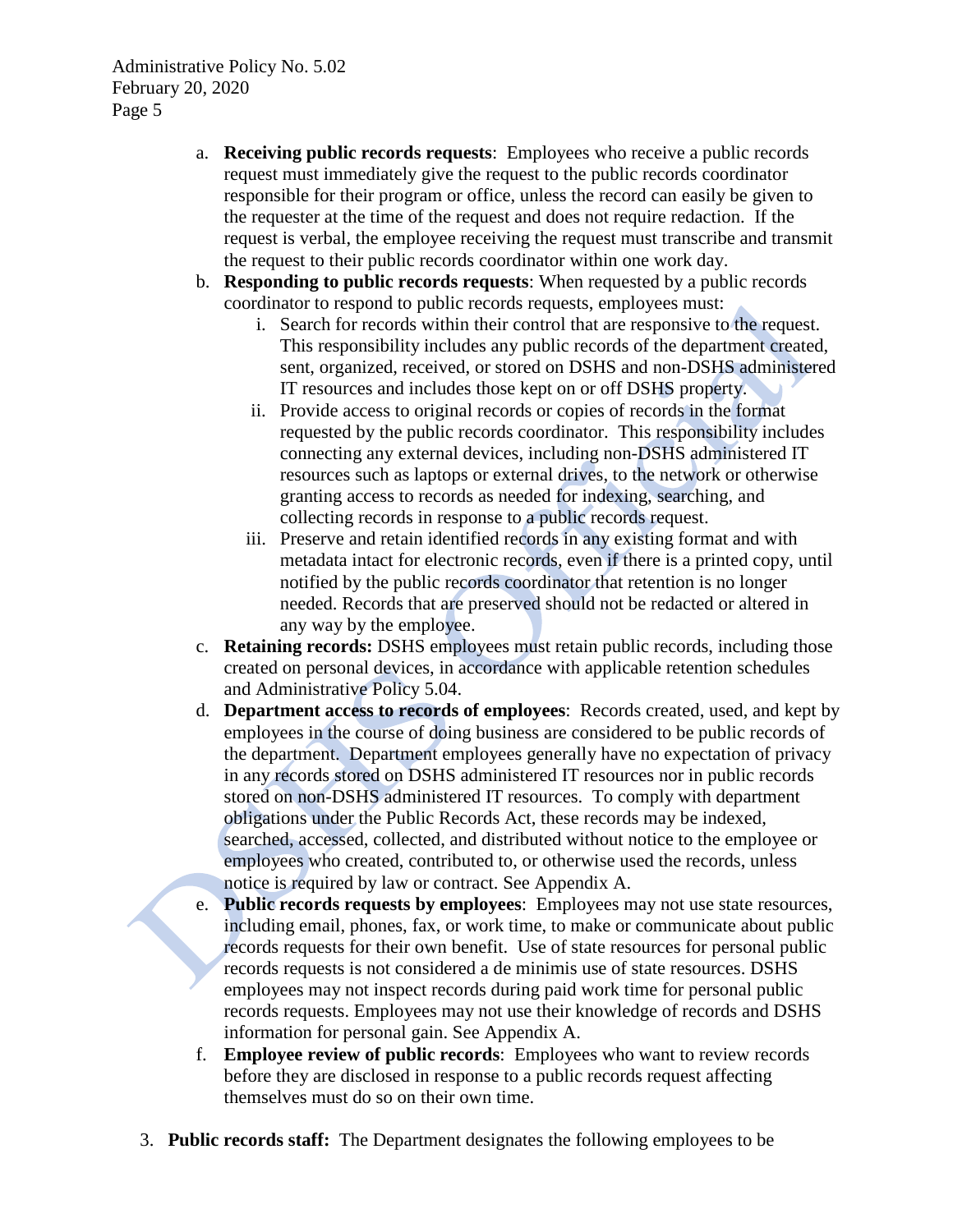responsible for responding to public records requests.

- a. **DSHS public records officer:** Under RCW 42.56.580, the department must appoint a public records officer to serve as a point of contact for the public and to oversee the department's compliance with the Public Records Act. The DSHS public records officer administers, manages, and directs the DSHS public records request process and establishes and implements this policy with the assistance of other DSHS public records coordinators.
- b. **Public records coordinators:** DSHS public records coordinators are the primary employees designated to process and respond to public records requests in accord with this policy and agency procedures set by the DSHS public records officer. If employees other than public records coordinators respond to public records requests, they must also follow this policy. Public records coordinators must have trained back-up staff and procedures to handle and respond to public record requests when they are unavailable. Public records coordinators also serve as a resource and provide training to other staff and requesters on issues involving public records requests.
- c. **Lead public records coordinators:** These employees must be designated for each division, program, and administration to manage and direct the public record request process and to coordinate the functions of other coordinators within that organizational part of DSHS. Lead public records coordinators also serve as the primary link with the public records officer and coordinators for other parts of DSHS.

### **C. Procedures**

- 1. **Receipt of request**: A request for public records may be made by any means, including in writing, in person, by e-mail, or by telephone. Use of the [Request for DSHS Records](http://forms.dshs.wa.lcl/)  [Form \(DSHS 17-041\)](http://forms.dshs.wa.lcl/) is optional but encouraged to clarify the scope of the request and verify the identity of the requester for confidential records. The central point of contact for the department for the public is the DSHS public records officer, but requests may be received by any department employee at any department location. Verbal requests must be transcribed within one work day and forwarded to the responsible coordinator for that administration, program, or location.
- 2. **Review of request**: The public records coordinator receiving a request for public records, including requests for access to client records, must:
	- Review and evaluate the request;
	- Contact the requester if necessary to clarify the request and to reasonably identify what records are requested;
	- Verify the identity or authority of a requester asking for confidential information; and
	- Determine if other parts of DSHS may have responsive records.
- 3. **Response to request:** Within five (5) work days of receipt of a public records request by the department, the public records coordinator must send a "five-day letter" in response to the requester. The public records coordinator who first receives the request is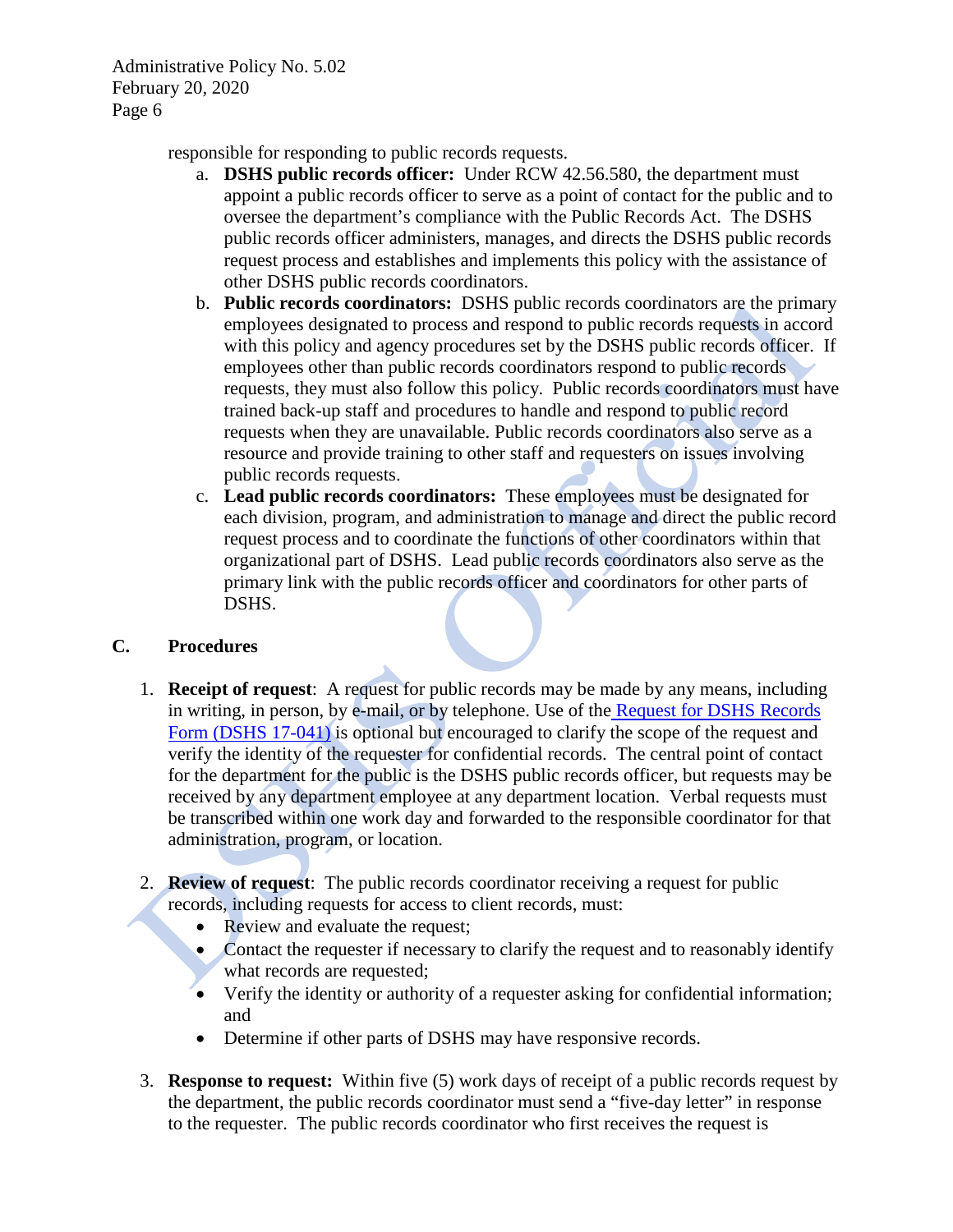responsible to send the five-day letter or to assign the letter to another coordinator if appropriate. For example, the response may be reassigned if the new coordinator agrees or if responsive records are primarily held by another program. The first work day the department receives the request is not counted when computing the five days. The fiveday letter must do one of the following:

- Produce the requested records;
- Provide the specific internet address where the records may be located on the DSHS website;
- Seek clarification of the request;
- Deny the request and give the statutory basis for denial; or
- Estimate when the records will be produced and explain why that time is needed.
- 4. **Clarification:** If a public records request is unclear, vague, does not identify records, or is subject to being misinterpreted or misunderstood, the public records coordinator should request clarification verbally or in writing. Any verbal request for clarification and any response from the requester should be documented in ARRTS. Any changes to a request as submitted should be confirmed in writing. If a request cannot be processed without clarification, the public records coordinator should seek clarification in writing and inform the requester that the request will be closed within a specified time if sufficient clarification is not received.
- 5. **Response time:** If the records cannot be produced within five work days, public records coordinators must determine the amount of time reasonably needed to respond based on the particular request. The maximum time to respond to requests by clients for their designated record set is described in DSHS Administrative Policy 5.03. Records should also be produced in installments as appropriate. Reasons for needing more time to respond include the following activities that should be listed in the five-day letter:
	- Clarify the request;
	- Route the request to other parts of DSHS;
	- Search for, locate, copy, and prepare records;
	- Review records to redact confidential or exempt information;
	- Handle the request within current workload; or
	- Notify affected parties.

### 6. **Tracking system:**

- a. Public records coordinators must use the Agency Records Request Tracking System (ARRTS at: https://arrts/) to log, route, and track all public records requests received by DSHS, except as described below in Section (6)(b). ARRTS is the mandatory system of record for these requests.
- b. Use of ARRTS is optional for requests for information, simple requests that can be filled quickly such as over-the-counter inquiries for a copy, and other records requests not made under the Public Records Act, including subpoenas when the department is not a party to the action. Programs may set requirements and expectations for the use of ARRTS when optional.
- c. Specific instructions for use of ARRTS are included in the ARRTS Manual and within ARRTS. This system is administered by the DSHS public records officer.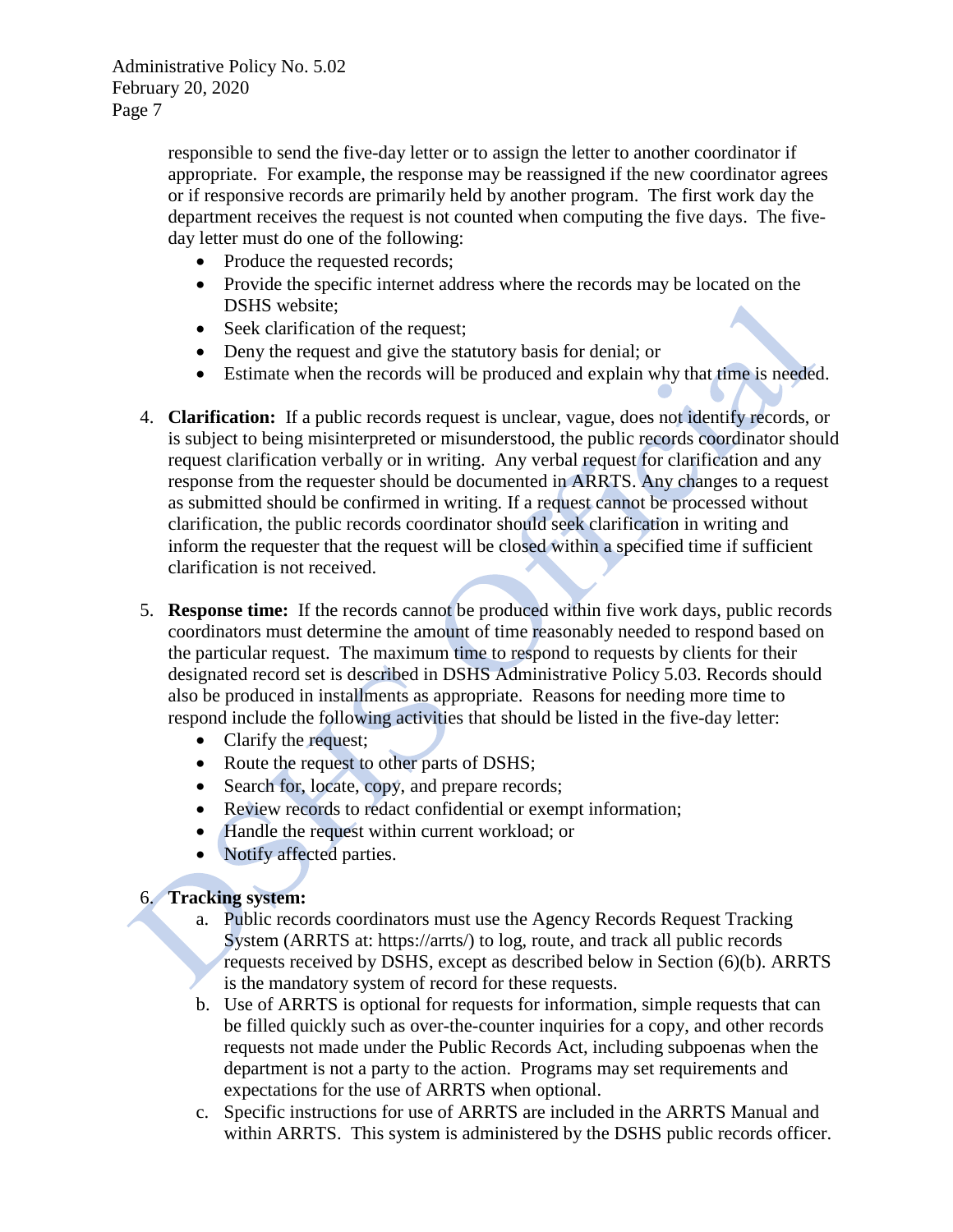> d. At a minimum, ARRTS must be used to track receipt of the request, task assignments, requests for clarification, issuance of a five-day letter, due date, extensions of time granted, and completion of the request with time recorded for each task. Copies of relevant documents affecting the request must be uploaded into ARRTS, including the request, five-day letter, extension letters, and response cover letters. Responsive records being produced to requesters are not to be uploaded to ARRTS.

### **7. Documenting activities:**

- a. Public records coordinators must assign themselves and others tasks within ARRTS as needed to complete the request and track and record the time needed to complete those tasks by staff involved in responding to a request.
- b. The public records coordinator entering a request in ARRTS should be assigned as the request coordinator. Other coordinators may be assigned as the request coordinator when records are held primarily by another program or as otherwise appropriate. Assignments in ARRTS should not be reassigned but should be completed and a new assignment made so activities are fully displayed and documented.
- c. The request must be routed through ARRTS to other public records coordinators when it is determined or likely that those programs may have responsive records. Any coordinator who becomes aware that another program may have responsive records must route the request to the lead public records coordinator for that program.
- d. Internal and external correspondence about a request should include the ARRTS request ID number.
- e. The request coordinator is responsible to ensure that information is entered in the system and to close a request after it is completed.

### 8. **Notification**

- a. **Media requests**:
	- i. Public records coordinators who receive a public records request from the media must enter the request into ARRTS and notify the DSHS Office of Communications and the DSHS public records officer of the request within one work day.
	- ii. The DSHS public records officer leads responses to media requests and coordinates with the public records coordinator for the program area.
	- iii. Before the public records officer responds to or produces any records to the media, the DSHS office of communications must be notified. The office of communications will also be given adequate opportunity to review any correspondence or records as provided in Administrative Policy 2.07, Office of Communications Policy and will complete any review in a timely manner.

# b. **Affected parties:**

i. A public records coordinator may notify affected persons or entities of a public records request to allow the opportunity to enjoin disclosure of the records under RCW 42.56.540.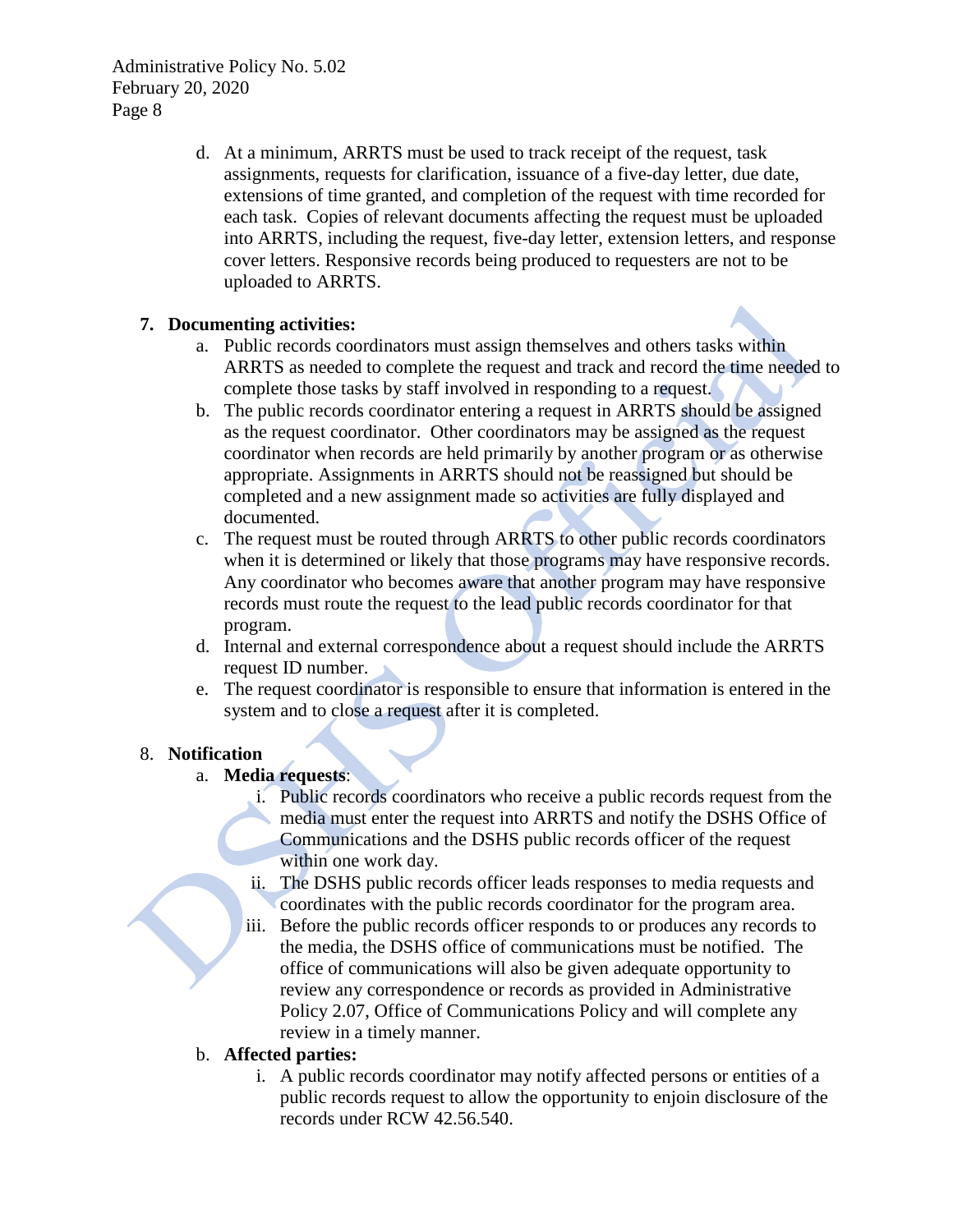- ii. Unless required by law, department policy, or contract, including collective bargaining agreements, the decision to notify is a program policy decision based on whether the identified party may have a reasonable basis to claim that information in the records is exempt from production to the requester.
- iii. The public records coordinator must send any notification in writing, giving the affected persons or entity at least ten (10) work days to seek a court order to enjoin disclosure. The notification letter must include the deadline to obtain that order and directions on where to send the order. Notification must also inform affected persons of their obligation to join the requester in any court injunction action.
- iv. Additional notice requirements for agency employee victims of sexual harassment or stalking can be found in Appendix A.
- c. **Requests for records of other agencies**: If a public records request is received by the department that was intended for another agency or asks for records held by another agency, including the Health Care Authority, the Department of Health, or the Department of Children, Youth, and Families, the public records coordinator must advise that the department does not hold the requested records and provide the contact information for the public records officer of the agency holding the records. If a request is for records owned by the federal government (for example, program records of the division of disability determination services), the five-day letter should deny the request for department records and refer the requester to the appropriate location to obtain access to those records under the Freedom of Information Act.

### 9. **Locating and producing records**

#### a. **Searching:**

- i. Public records coordinators are responsible to coordinate searches for public records by identifying persons, locations, and formats of requested records.
- ii. Public records coordinators must conduct an adequate search reasonably calculated to locate responsive records. The search must extend to any sources identified as reasonably likely to hold responsive records, including non-DSHS administered IT resources.
- iii. Public records coordinators may use or direct the use of indexing and search tools to perform searches of electronic records following protocols and procedures established for the use of these tools.

#### b. **Responsive records:**

- i. The department must disclose existing identifiable public records to the requester and must produce available nonexempt public records existing as of the date of the request.
- ii. Records are disclosed if their existence is revealed to the requester in response to a public records request regardless of whether they can be produced to the requester under applicable law. Disclosed records must either be produced and made available for inspection or copying, or be withheld and not produced if wholly exempt.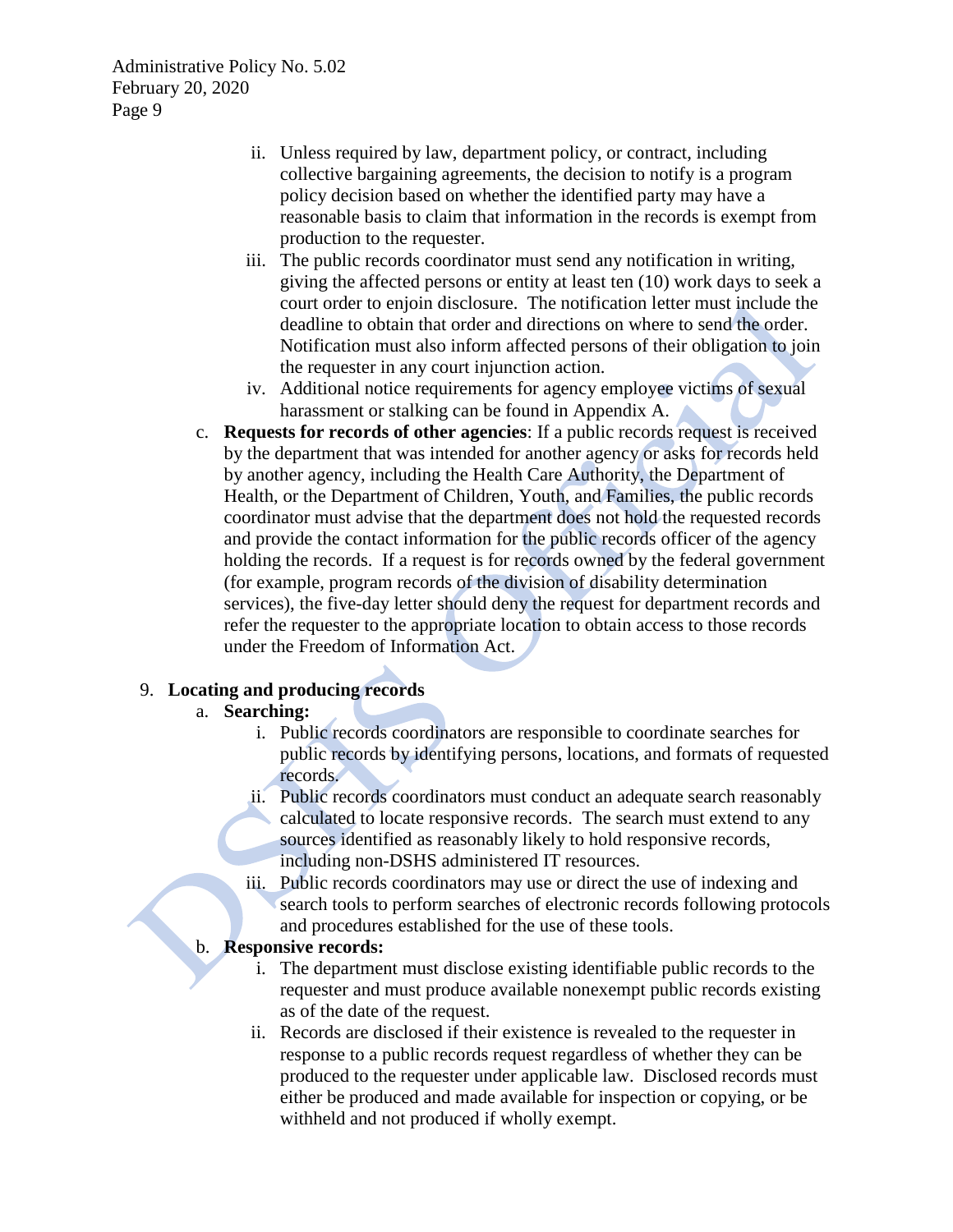- iii. DSHS does not have to create records to respond to a public records request and is not required to program databases, purchase software, crossmatch data between systems, or reconstruct destroyed records.
- iv. If no department records are located in response to a request, the public records coordinator must inform the requester and describe the search undertaken to locate existing responsive records.
- v. The records produced as a final response, including electronic records, must be uniquely numbered or identified to document what was provided to the extent technologically possible.

### c. **Electronic records**:

- i. Records must be provided in the format requested if technologically feasible given existing resources.
- ii. Any redactions in electronic records must be verified to be secure in order to safeguard confidential information from unauthorized disclosure. If records require redaction, providing records in native format with metadata intact may not be technologically feasible.
- iii. If a requester asks for the metadata of a record, the public records coordinator should clarify the intent of the request and what metadata is requested. Records shall be produced with metadata included if technologically feasible with the available tools and systems available to the program.
- d. **Confidential or exempt records:** Public records coordinators must carefully review records being disclosed to determine if any parts are exempt. If the record contains client or other confidential information about someone other than the requester, the public records coordinator must redact or withhold those parts of the record unless the subject of the records has authorized disclosure or the requester has legal authority to access that record. Refer to Section D 2 below for special provisions applying to access to client records.

### e. **Redactions and withholding**:

- i. Redactions must be limited to the minimum to disclose the most information possible while protecting exempt and confidential information.
- ii. For each redaction, the legal basis must be cited and a brief explanation of how the exemption applies to the information must also be provided. The DSHS brief explanation of exemptions codes should be used to identify statutory authority and applicable brief explanations. Where existing codes do not adequately describe the claimed exemption or how that exemption applies to withheld or redacted information, additional explanation may be necessary.
- iii. Entire records may be withheld only if the entire content cannot be provided to the requester.
- iv. If records are withheld in their entirety or the information remaining in the redacted record does not give sufficient information to identify what is not being produced, the public records coordinator must create and provide a withholding log that includes the number of pages withheld, date and type of record, author, recipient, applicable exemption and brief explanation of the basis for withholding, unless any of that information is exempt. A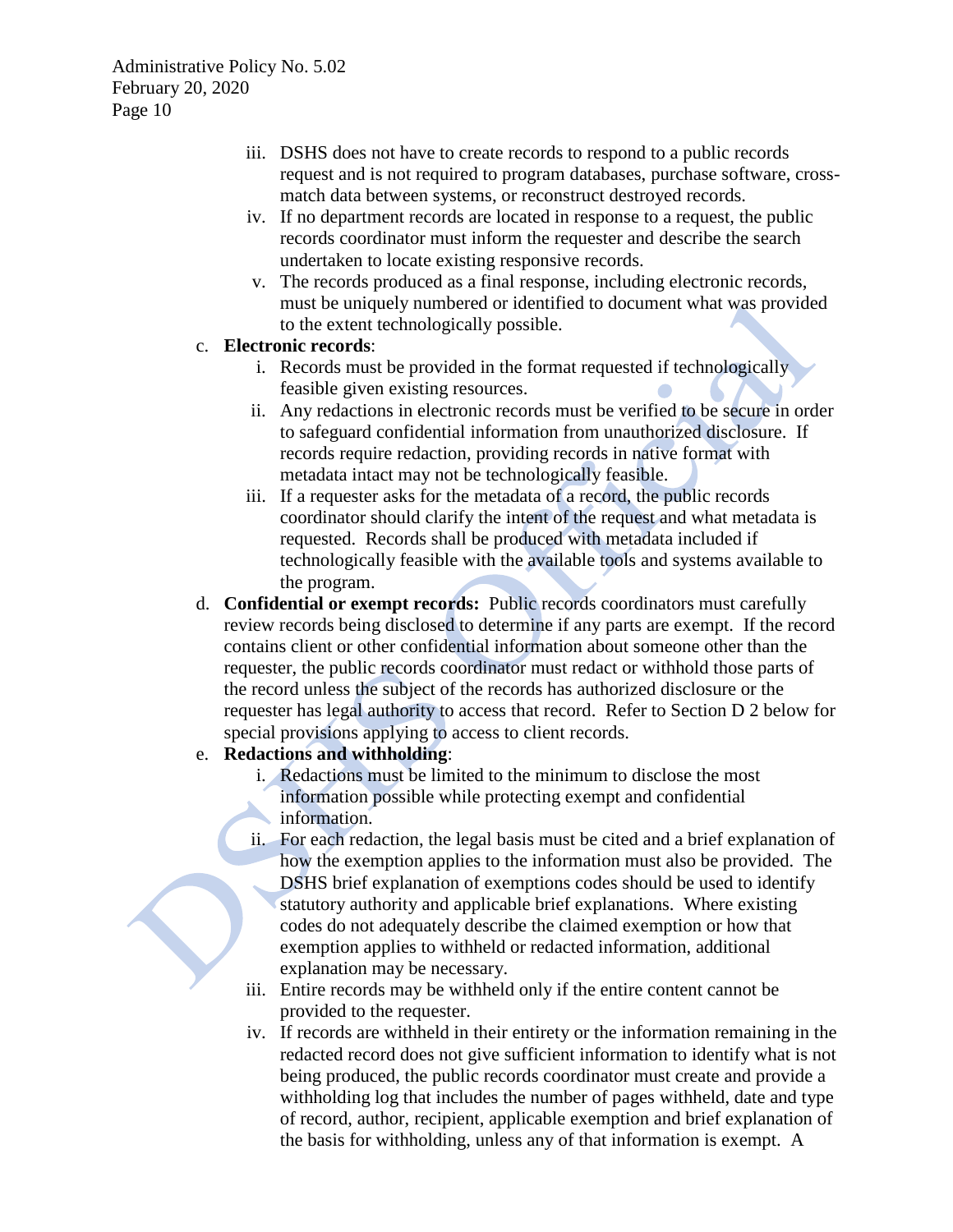> sample withholding log is posted at: [http://one.dshs.wa.lcl/FS/Records/Disclosure/Pages/default.aspx.](http://one.dshs.wa.lcl/FS/Records/Disclosure/Pages/default.aspx)

#### 10. **Installments**:

- a. Public records coordinators should produce records in installments to the requester as they are ready.
- b. Production of records by different programs may be considered installments of the same request.
- c. Public records coordinators must notify the requester in writing of the deadline to pay for copies or inspect records ready under an installment.
- d. If a requester does not pay for or inspect any installment of records within the deadline, the department need not produce additional records and may close the request. Public records coordinators should notify the requester of this consequence.
- 11. **Extending time**: Public records coordinators may extend the estimated response time for a reasonable period needed to complete the response or an installment. They must do so by writing to the requester before the original deadline and provide the reason for needing more time. They must record the extension in ARRTS. However, for requests by clients for their records that include a designated record set, the maximum amount of time allowed is stated in Section D 2 c.

#### 12. **Inspection:**

- a. Requesters may choose to inspect records free of charge after making an appointment with the office producing records as arranged in advance.
- b. The public records coordinator must make records reasonably available at a designated business office during regular department work hours for a minimum of thirty hours per week.
- c. Limits may be placed on the right to inspect records to avoid undue disruption of office operations, to promote employee safety, or to protect the records and confidential information. Generally, original records should not be subject to inspection. Inspection of records on a department computer must comply with security and privacy requirements. A department employee should be present during the inspection to safeguard the records.
- d. If any of the records are exempt or contain redactions, the public records coordinator must provide in writing the statutory basis and brief explanations for redactions and a withholding log for withheld records.
- e. The public records coordinator must document that the inspection occurred by entering the information in ARRTS or otherwise as appropriate.

### 13. **Charging copying costs:**

- a. Charges for copies are imposed in compliance with RCW 42.56.120, WAC 388- 01-080, other state law, and the statement of costs published or promulgated by the department.
- b. Programs may determine standards for waiving charges for copies.
- c. Public records coordinators must notify the requester of the costs and ask for the payment to be made by check or money order payable to DSHS in advance of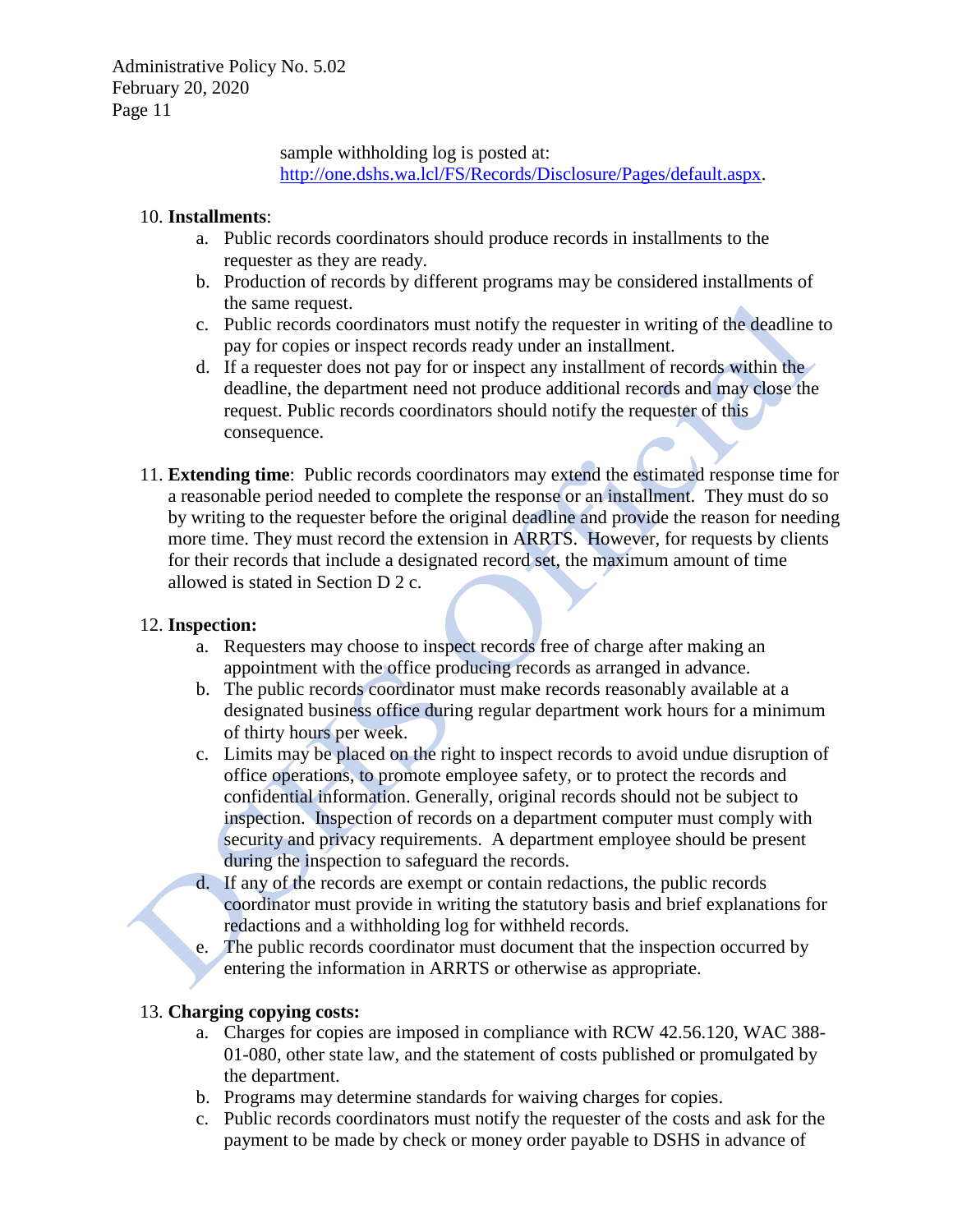providing copies or installments.

- d. A public records coordinator may also ask for a deposit of ten (10) percent of the total estimated costs for copies before starting work on the request. If the deposit is not paid, the request may be closed.
- e. In the billing letter, the public records coordinator should notify the requester that the request will not be processed further and will be closed if the charges are not paid by a specified date.

### 14. **Appeals**

- a. **Denial:** When a public records coordinator denies records in whole or in part, the response letter must notify the requester of the right to appeal or seek review of the denial. The appeal process is optional for all other public records requests. Programs may set requirements and expectations for processing appeals.
- b. **Internal review:** Each program must designate a public records appeals officer to review and decide appeals of denials of records under WAC 388-01-130(1). DSHS employees who receive an appeal must forward the request immediately to the public records appeals officer for that administration. The appeals officer must respond within two (2) work days with a decision on the appeal or provide an expected date for making a decision. The decision by the appeals officer is the final agency decision for purposes of judicial review.

### 15. **Retention:**

- a. Records identified as responsive to a public records request must be preserved in their original format. These records may not be destroyed under normal retention schedules until the request is resolved and the applicable retention period has passed. Public records coordinators must notify employees of their obligation to hold and preserve requested records until notified that retention is no longer required.
- b. Public records coordinators must keep copies of the request, response, unredacted records, and the final response sent to requesters in accordance with the state retention schedule.

### **D. Access to and disclosure of specific types of records**

1. **Confidential records:** Information held by DSHS may be confidential or exempt from production in response to a public records request under the Public Records Act or other state or federal law. A list of laws outside the Public Records Act affecting the disclosure of DSHS records is posted at:

[http://one.dshs.wa.lcl/FS/Records/Disclosure/Pages/Exemptions.aspx.](http://one.dshs.wa.lcl/FS/Records/Disclosure/Pages/Exemptions.aspx) DSHS may disclose confidential information to persons outside DSHS if allowed or required by law or permitted by authorization or consent.

- a. **Verification**: If records are confidential and accessible only to authorized individuals, public records coordinators must verify the identity of the requester unless known to the coordinator or otherwise reasonably assured of the requester's identity.
- b. **Authorization**: A person, including a client or employee, who is the subject of confidential records must grant permission in writing for a requester to obtain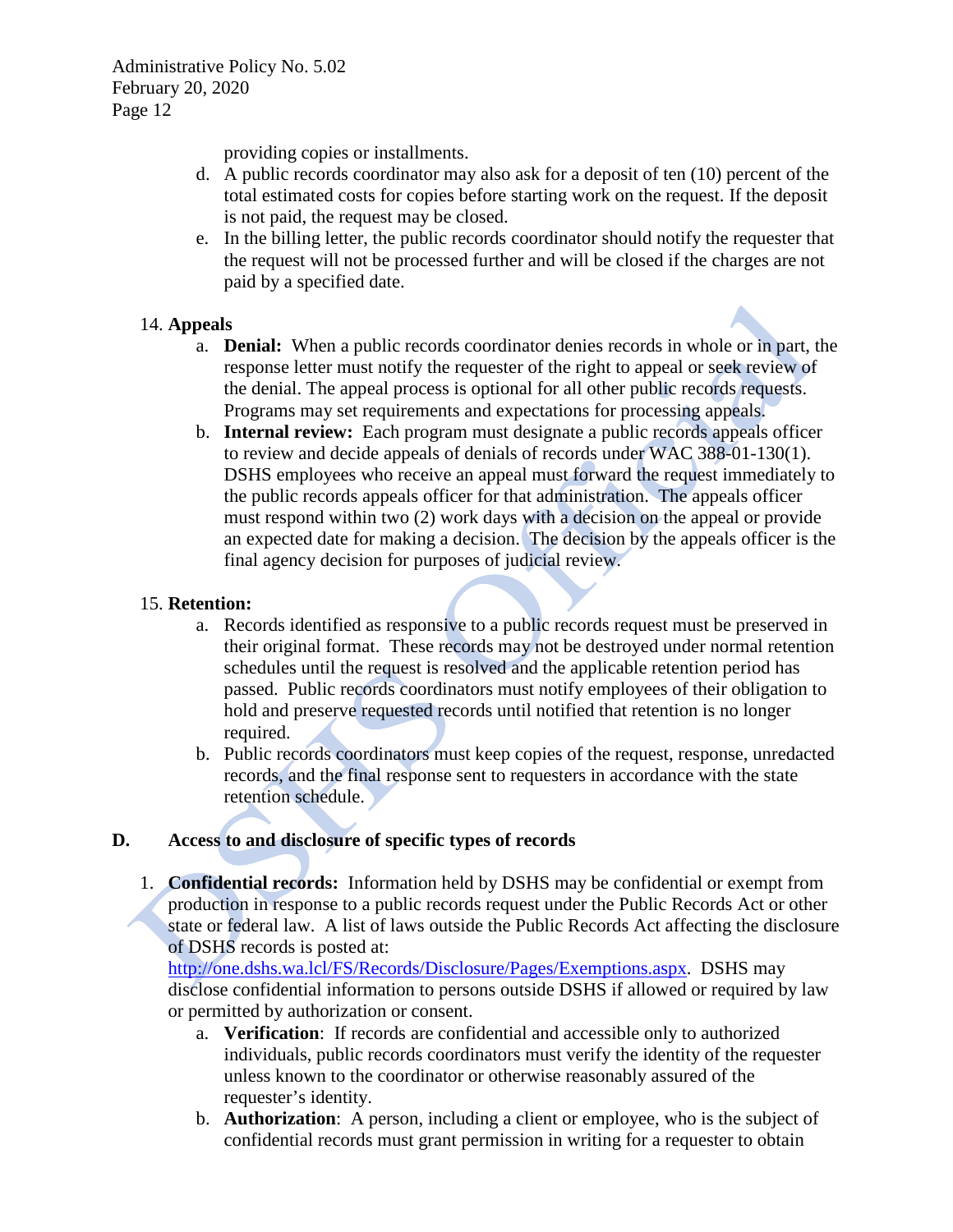those records in response to a public records request.

- c. **DSHS Authorization Form 17-063**: DSHS employees must provide the DSHS authorization form for use by clients and others when needed to grant access to confidential information and produce copies of client records. Instructions for use and completion of the form are included on the form.
- d. **Other forms**: If a person requesting records submits a different authorization form, the Public Records Coordinator must review that form to ensure that it meets legal requirements before producing confidential information.
- e. **Rights of subject**: The person granting authority to access records may revoke the authorization in writing at any time, but revocation will not affect records already disclosed. Public records coordinators may only disclose information covered by the authorization form.

### 2. **Special provisions on access to client records**

- a. **Access by clients**: Unless a law denies access or exempts all or part of the records from disclosure, DSHS clients are entitled to inspect and receive copies of their client records created and maintained by the department. Other requirements apply to the disclosure of protected health information in designated record sets under the HIPAA Privacy Rule as provided in DSHS [Administrative Policy](http://one.dshs.wa.lcl/Policies/Administrative/DSHS-AP-05-03.pdf)  [05.03.](http://one.dshs.wa.lcl/Policies/Administrative/DSHS-AP-05-03.pdf)
- b. **Access by others**: Depending on context, a client's personal representative as defined by state law who has the authority to act for the client may also have the right to access and to receive copies of client records.
- c. **Patient records**: Different and additional requirements and rights may apply when patient records held by a DSHS state hospital or health care facility are requested. When records are being provided under chapter 70.02 RCW, chapter 10.77 RCW, the HIPAA privacy rule or other law that serves as the exclusive process to provide records, the program's response should clarify that the records are not being produced under the Public Records Act.
- d. **Children's records:** 
	- i. Access to child welfare records is granted only under RCW 13.50.100 and to juvenile offender records under RCW 13.50.050, not the Public Records Act. Processes in this policy may be followed as guidance for requests made under chapter 13.50 RCW but that law provides the exclusive process to release those records.
	- ii. For other client records held by the department, parents or guardians may generally access and grant permission to others to access client confidential records of a minor child who has not been emancipated by a court. However, children over the age of consent for specified kinds of records must authorize access to those records (13 years old for mental health or drug and alcohol services; 14 years old for records about HIV/AIDS or other sexually transmitted diseases (STDs); any age for birth control or abortion; or 18 years old for other health care or client confidential records).
- e. **Special records:** Federal and state laws impose special protections on client records containing information relating to HIV, AIDS, STDs, substance use disorder, birth control or abortion, and mental health treatment. To disclose these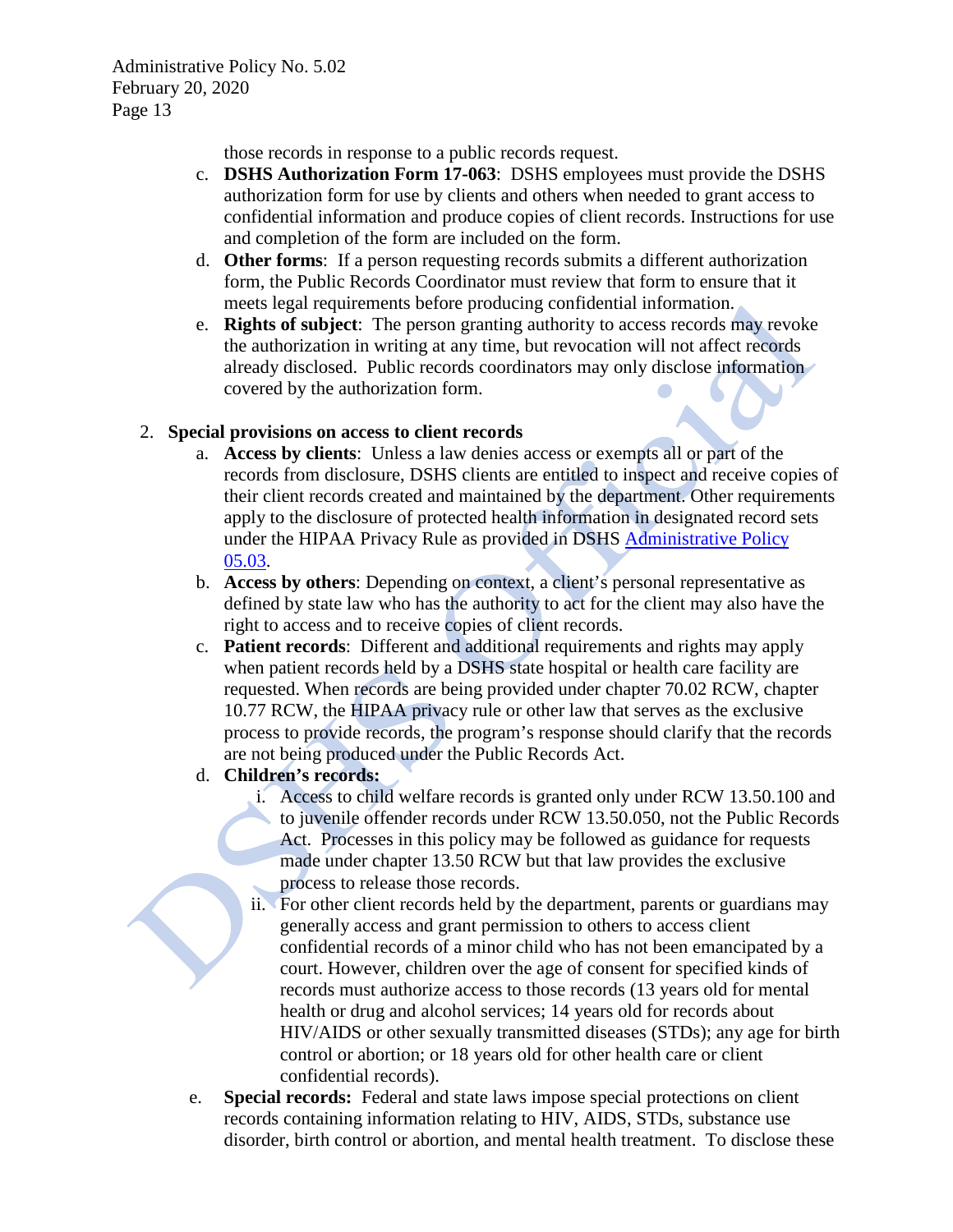> records, the client must grant specific permission on the authorization form as required by applicable law. The disclosure of psychotherapy notes must be authorized on a separate form.

### 3. **Personnel related records**

- a. **Confidentiality:** Authorization from the employee or a court order is required to disclose confidential information from an employee's file. Confidential information is limited to that exempt from disclosure by law, court order, or would violate the employee's right to privacy and is of no legitimate interest to the public. Processing instructions for personnel related records of claimants and victims of workplace sexual harassment or stalking investigations are located in AP 05.09 – Workplace Safety and Disclosure of Public Records Concerning Employee Workplace Sexual Harassment or Stalking.
- b. **Personnel files:** Under RCW 49.12.240, requests by current employees or their own representatives for personnel files are not handled as public records requests. These requests are processed according to the applicable collective bargaining agreement and administrative policies. Public records requests for personnel records of a DSHS employee by third parties or by a former employee are treated as public records requests and must be processed by sending a five-day letter, and then routed through ARRTS to the public records coordinator for the human resources division.
- c. **Program records:** The appropriate program public records coordinators process requests for their program records responsive to employee-related public records requests, including emails, supervisory files, or other program generated records.
- d. **Investigations:** The human resources division processes responses to public records requests for investigations conducted by the Washington State Patrol and by the human resources division. Program public records coordinators process responses to public records requests for administrative investigations conducted by the programs. Managers, investigators, or others receiving requests for these records must forward them to the appropriate public records coordinator for response.
- e. **Payroll records:** Requests for payroll records must be routed to the facilities, finance, and analytics administration public records coordinator.
- f. **Union requests for information:** Requests for information from labor unions made in the course of representing DSHS employees are not public records requests under the Public Records Act and are to be forwarded to and processed by the human resources division labor relations office at dshslaborrelations@dshs.wa.gov.
- **Notification:** Unless the employee has authorized disclosure, public records coordinators will notify affected employees of public records requests for records within their personnel related records. Notification will be sent as required by the terms of the collective bargaining agreements to represented employees and to other employees following the same standards.
- 4. **Court orders, third party subpoenas, and compulsory process:** When public records coordinators are assigned the responsibility to process responses to subpoenas, court orders, or other process served on the agency by third parties to obtain records: